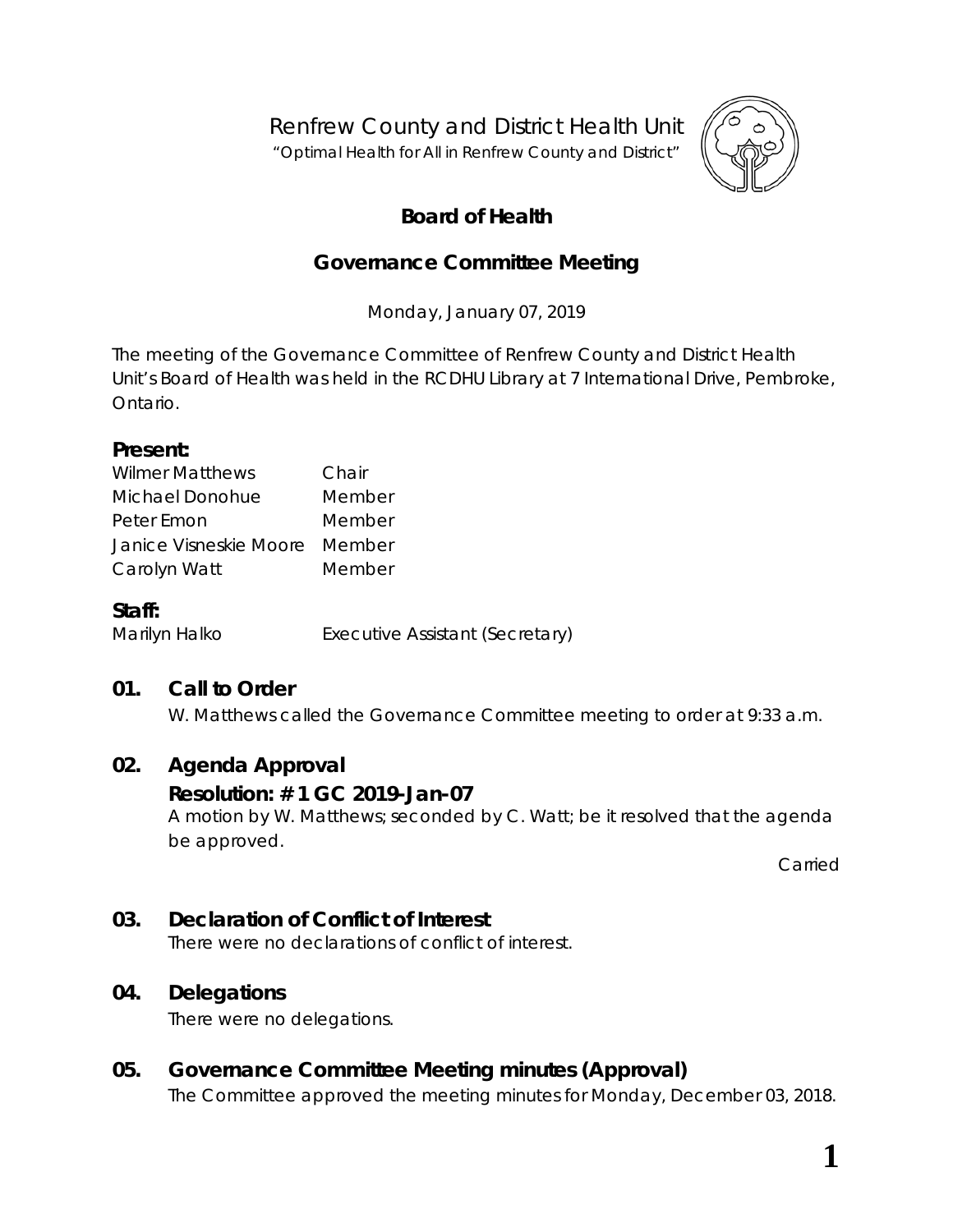## **Resolution: # 2 GC 2019-Jan-07**

A motion by W. Matthews; seconded by P. Emon; be it resolved that the Governance Committee approve the meeting minutes of December 03, 2018.

Carried

#### **06. Business Arising**

#### i. **Board Culture Survey—original**

The original *Board Culture Survey* was revised as follows:

• *[Board Culture Survey](https://www.rcdhu.com/wp-content/uploads/2019/02/Board-Culture-Survey-revised-2019-Jan-09.pdf)*

The Executive Committee will complete the *Survey* in October.

#### ii. **Board Meeting Evaluation Form—original**

The original *Board Meeting Evaluation Form* was revised as follows:

• *[Board Meeting Evaluation](https://www.rcdhu.com/wp-content/uploads/2019/02/Board-Meeting-Evaluation-Form-revised-2019-Jan-09.pdf) Form*

The Board of Health Chair will direct Board Members to complete the *Form*, immediately following Regular Board meetings held in April and October.

- iii. **Standing Committees' Performance Outcomes—original** The original *Standing Committees' Performance Outcomes* was revised as follows:
	- *[Standing Committees' Performance Outcomes](https://www.rcdhu.com/wp-content/uploads/2019/02/Standing-Committees-Performance-Outcomes-2019-Jan-10.pdf)*

The *Outcomes* form will be completed in April and October, by all committees, then submitted to the Executive Committee.

#### iv. **Board and Member Self-Evaluation—original**

The *Board and Member Self-Evaluation* was revised as follows:

• *[Board and Member Self-Evaluation](https://www.rcdhu.com/wp-content/uploads/2019/02/Board-and-Member-Self-Evaluation-2019-Jan-10.pdf)*

In October, all Board Members will complete the *Self-Evaluation* and return it to the Governance Committee, who will then present the results in a report to the Board.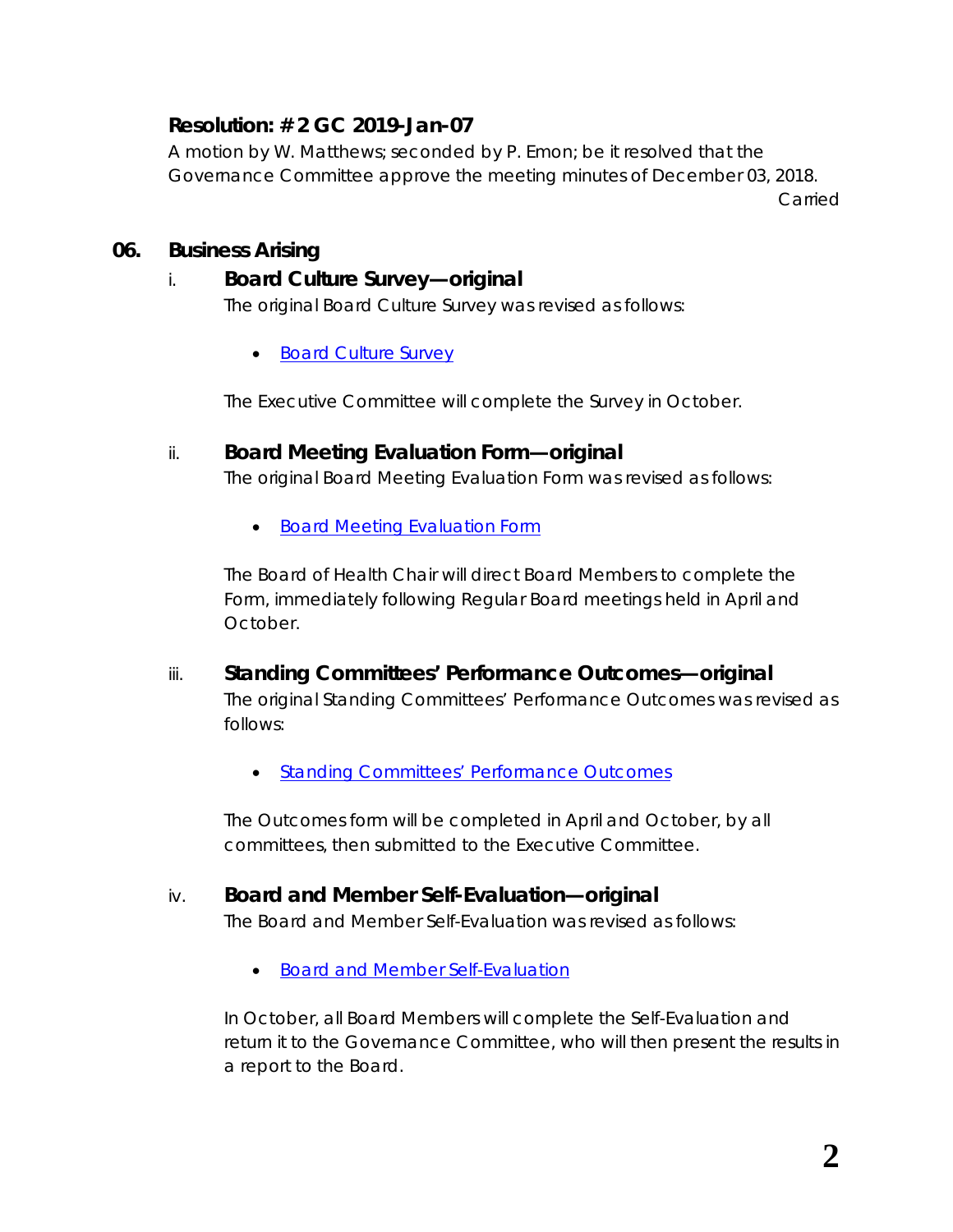### v. **Board By-Laws Index**

A special Governance Committee meeting was planned for Monday, February 11, 2019 at 9:30 a.m., to review the by-laws listed in the *[Board By-](https://www.rcdhu.com/wp-content/uploads/2019/02/06.-v.-Board-By-Laws-Index.pdf)[Laws Index](https://www.rcdhu.com/wp-content/uploads/2019/02/06.-v.-Board-By-Laws-Index.pdf)*.

### vi. **Emergency Coverage for MOH and DCS**

At 10:15 a.m. H. Daly joined the meeting and provided information in a brain-storming session regarding an ad-hoc plan in the event that the DCS or CEO were incapacitated.

The MOH, who has signing authority, would act as CEO, for short term coverage.

The Director, Health Promotion/Chief Nursing Officer and the Director, Health Protection would share responsibilities as backup for the DCS. The *People Management Manual* would be used as a guideline document.

This item will be included on the Executive Committee work plan and revisited when there is a new structure in place.

#### vii. **Board Skills Knowledge Matrix**

The Board Skills Knowledge Matrix was revised as follows:

• *[Skills Knowledge Matrix](https://www.rcdhu.com/wp-content/uploads/2019/02/Skills-Knowledge-Matrix-BoH-2019-Jan-10.pdf)*

The *Matrix* will be distributed for completion at the Regular Board meeting in January 2019.

#### viii. **Board Succession Plan**

The *[Board Succession Plan](https://www.rcdhu.com/wp-content/uploads/2019/02/Board-Succession-Plan-2019-Jan-09.pdf)* was reviewed. One member's appointment is up for renewal in 2019. The member has reapplied.

#### ix. **Procedural By-Law 2018-02**

Committee members were directed to send proposed revisions for By-Law 2018-02 to the Secretary. The changes will be reviewed by the Governance Committee in April, presented to the Board in May, and added to the agenda for approval at the Regular Board meeting in June.

x. **Board Work Plan 2019/Committee Work Plan 2019** The *Board Work Plan 2019* was revised as follows: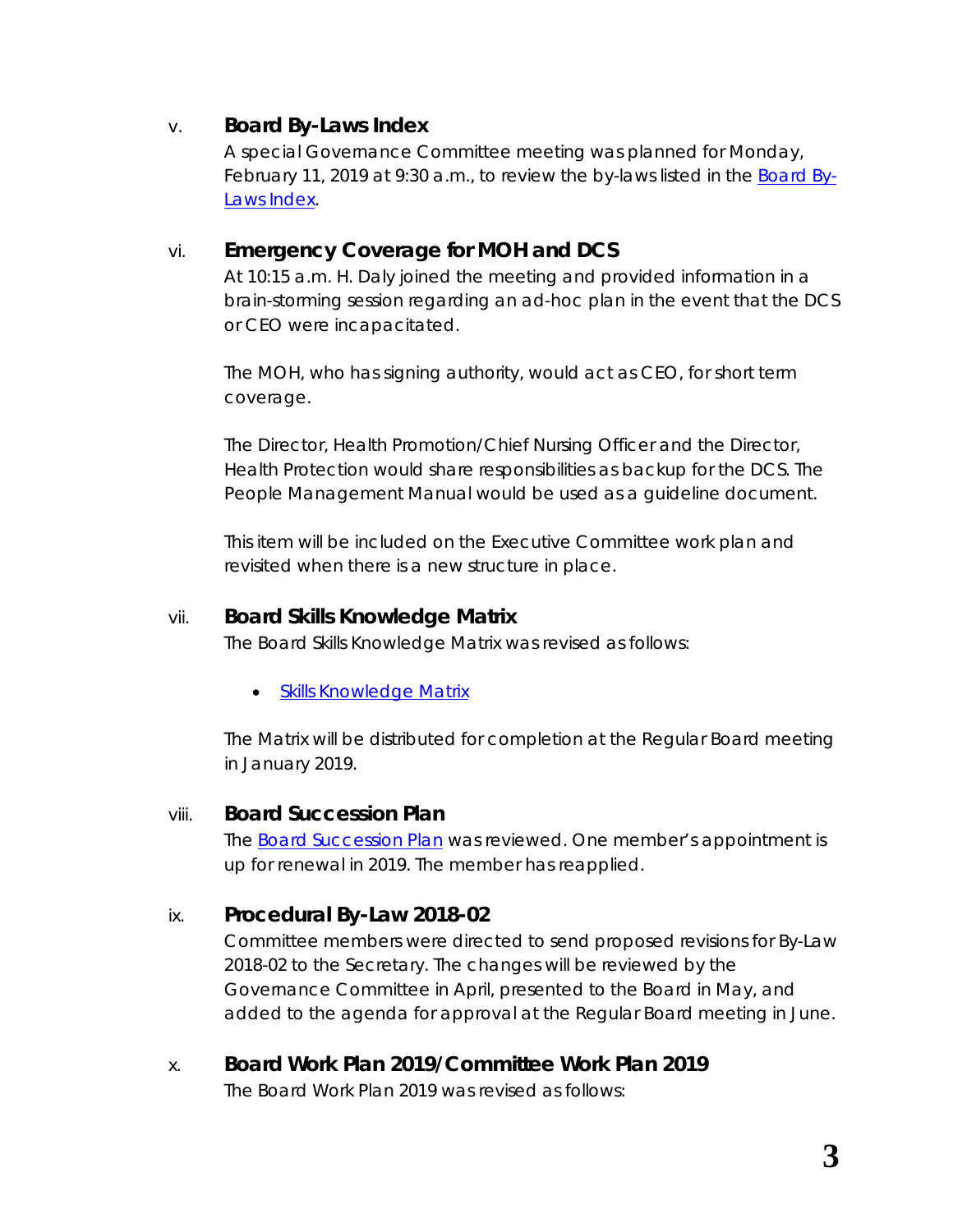#### • *[Board Work Plan 2019](https://www.rcdhu.com/wp-content/uploads/2019/02/Board-Work-Plan-2019-Draft-2019-Jan-10.pdf)*

The *Plan* will be sent to committee chairs for review at their first committee meeting and upon completion forwarded to the Executive Committee.

xi. **Acting Medical Officer of Health Performance Report—original** The Acting Medical Officer of Health Performance Appraisal was reviewed in the closed meeting.

#### xii. **MOH/CEO Recruitment**

MOH/CEO recruitment was discussed in the closed meeting.

# xiii. **Board Retreat 2019—Decision Making Framework/Health Equity**

The date for the full-day Board Retreat was set for Friday, May 10, 2019.

The Retreat will include following topics:

- 1. Decision Making Framework
- 2. Health Equity

Action: Invite Colleen Musclow to attend the Governance Committee meeting scheduled for February 04, 2019 to discuss Health Equity—a key component for the 2019 Board Retreat.

### xiv. **Innovative and Generative Outcomes**

Innovative and Generative Outcomes will be scheduled for a future meeting.

- **07. Correspondence** N/A
- **08. Staff Reports** N/A
- **09. Board Committee Reports** N/A